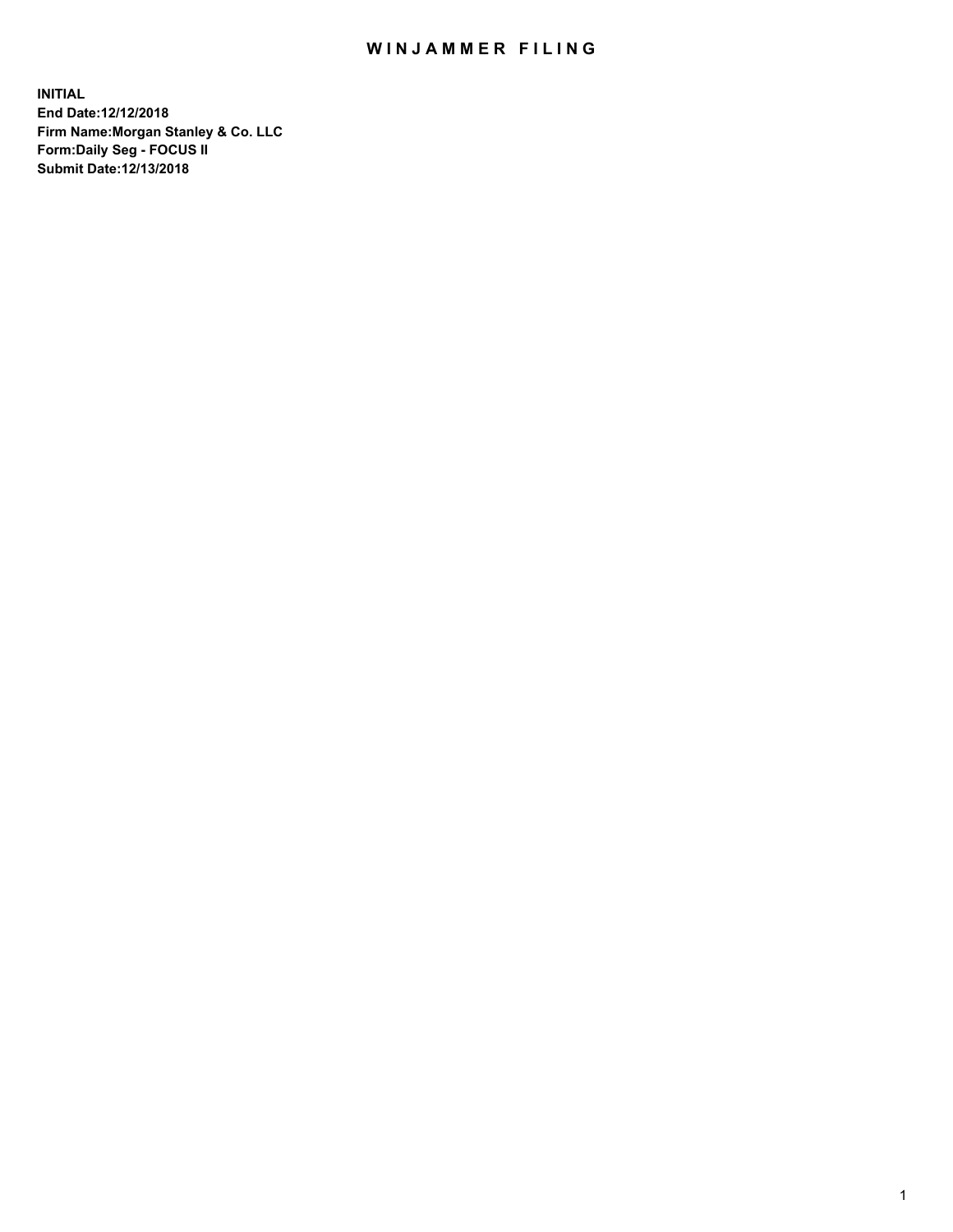**INITIAL End Date:12/12/2018 Firm Name:Morgan Stanley & Co. LLC Form:Daily Seg - FOCUS II Submit Date:12/13/2018 Daily Segregation - Cover Page**

| Name of Company                                                                   | Morgan Stanley & Co. LLC     |
|-----------------------------------------------------------------------------------|------------------------------|
| <b>Contact Name</b>                                                               | <b>Ikram Shah</b>            |
| <b>Contact Phone Number</b>                                                       | 212-276-0963                 |
| <b>Contact Email Address</b>                                                      | Ikram.shah@morganstanley.com |
| FCM's Customer Segregated Funds Residual Interest Target (choose one):            |                              |
| a. Minimum dollar amount: ; or                                                    | 280,000,000                  |
| b. Minimum percentage of customer segregated funds required:% ; or                | <u>0</u>                     |
| c. Dollar amount range between: and; or                                           | <u>00</u>                    |
| d. Percentage range of customer segregated funds required between:% and%.         | 0 <sub>0</sub>               |
| FCM's Customer Secured Amount Funds Residual Interest Target (choose one):        |                              |
| a. Minimum dollar amount: ; or                                                    | 140,000,000                  |
| b. Minimum percentage of customer secured funds required:%; or                    | <u>0</u>                     |
| c. Dollar amount range between: and; or                                           | <u>00</u>                    |
| d. Percentage range of customer secured funds required between:% and%.            | 00                           |
| FCM's Cleared Swaps Customer Collateral Residual Interest Target (choose one):    |                              |
| a. Minimum dollar amount: ; or                                                    | 92,000,000                   |
| b. Minimum percentage of cleared swaps customer collateral required:% ; or        | <u>0</u>                     |
| c. Dollar amount range between: and; or                                           | 0 Q                          |
| d. Percentage range of cleared swaps customer collateral required between:% and%. | 00                           |

Attach supporting documents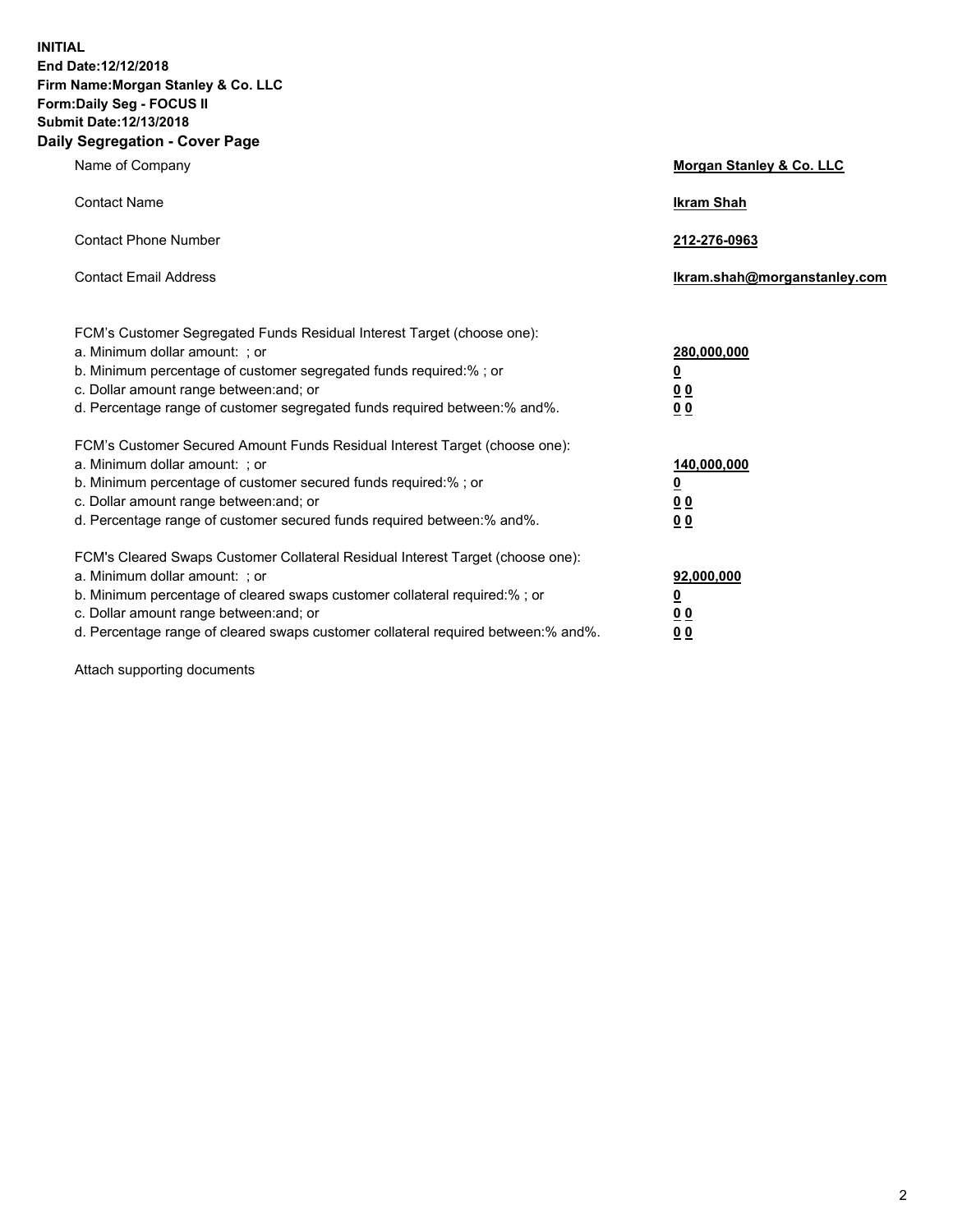## **INITIAL End Date:12/12/2018 Firm Name:Morgan Stanley & Co. LLC Form:Daily Seg - FOCUS II Submit Date:12/13/2018**

## **Daily Segregation - Secured Amounts**

Foreign Futures and Foreign Options Secured Amounts Amount required to be set aside pursuant to law, rule or regulation of a foreign government or a rule of a self-regulatory organization authorized thereunder

- 1. Net ledger balance Foreign Futures and Foreign Option Trading All Customers A. Cash **4,046,831,865** [7315]
	- B. Securities (at market) **2,024,868,512** [7317]
- 2. Net unrealized profit (loss) in open futures contracts traded on a foreign board of trade **-948,741,403** [7325]
- 3. Exchange traded options
	- a. Market value of open option contracts purchased on a foreign board of trade **5,708,882** [7335]
	- b. Market value of open contracts granted (sold) on a foreign board of trade **-6,625,511** [7337]
- 4. Net equity (deficit) (add lines 1. 2. and 3.) **5,122,042,345** [7345]
- 5. Account liquidating to a deficit and account with a debit balances gross amount **175,544,122** [7351] Less: amount offset by customer owned securities **and the securities -173,745,148** [7352] **1,798,974**
- 6. Amount required to be set aside as the secured amount Net Liquidating Equity Method (add lines 4 and 5)
- 7. Greater of amount required to be set aside pursuant to foreign jurisdiction (above) or line 6.

## FUNDS DEPOSITED IN SEPARATE REGULATION 30.7 ACCOUNTS

- 1. Cash in banks
	- A. Banks located in the United States **398,986,204** [7500]
	- B. Other banks qualified under Regulation 30.7 **915,034,768** [7520] **1,314,020,972**
- 2. Securities
	- A. In safekeeping with banks located in the United States **111,214,187** [7540]
	- B. In safekeeping with other banks qualified under Regulation 30.7 **0** [7560] **111,214,187** [7570]
- 3. Equities with registered futures commission merchants
	-
	- B. Securities **0** [7590]
	- C. Unrealized gain (loss) on open futures contracts **91,266** [7600]
	- D. Value of long option contracts **0** [7610]
- E. Value of short option contracts **0** [7615] **6,877,438** [7620]
- 4. Amounts held by clearing organizations of foreign boards of trade
	- A. Cash **0** [7640]
	- B. Securities **0** [7650]
	- C. Amount due to (from) clearing organization daily variation **0** [7660]
	- D. Value of long option contracts **0** [7670]
	- E. Value of short option contracts **0** [7675] **0** [7680]
- 5. Amounts held by members of foreign boards of trade
	-
	-
	- C. Unrealized gain (loss) on open futures contracts **-948,832,668** [7720]
	- D. Value of long option contracts **5,708,882** [7730]
	- E. Value of short option contracts **-6,625,511** [7735] **3,885,731,098**
- 6. Amounts with other depositories designated by a foreign board of trade **0** [7760]
- 7. Segregated funds on hand **0** [7765]
- 8. Total funds in separate section 30.7 accounts **5,317,843,695** [7770]
- 9. Excess (deficiency) Set Aside for Secured Amount (subtract line 7 Secured Statement Page 1 from Line 8)
- 10. Management Target Amount for Excess funds in separate section 30.7 accounts **140,000,000** [7780]
- 11. Excess (deficiency) funds in separate 30.7 accounts over (under) Management Target **54,002,376** [7785]

**0** [7305]

[7354] **5,123,841,319** [7355]

**5,123,841,319** [7360]

[7530]

A. Cash **6,786,172** [7580]

 A. Cash **2,921,826,071** [7700] B. Securities **1,913,654,324** [7710] [7740] **194,002,376** [7380]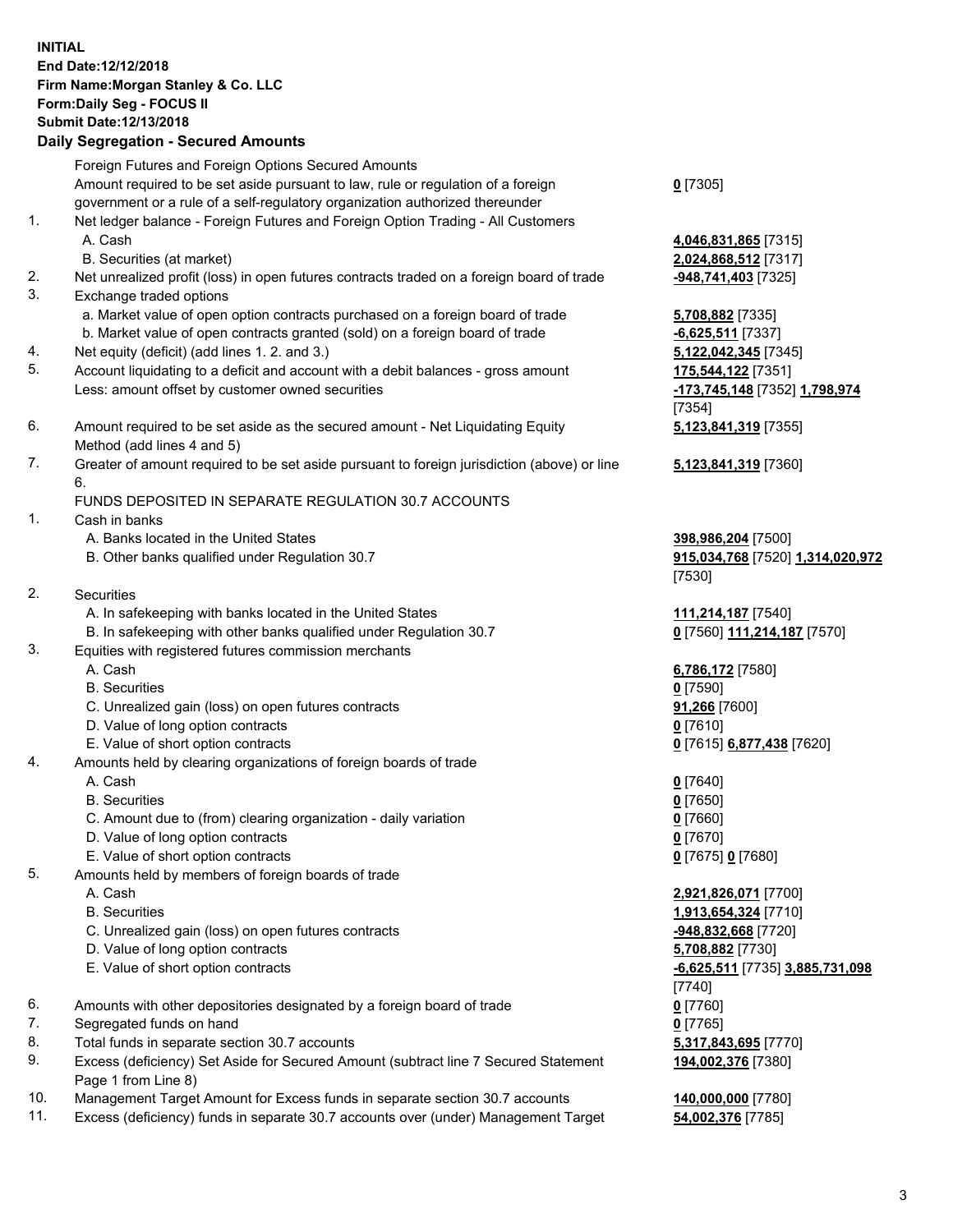**INITIAL End Date:12/12/2018 Firm Name:Morgan Stanley & Co. LLC Form:Daily Seg - FOCUS II Submit Date:12/13/2018 Daily Segregation - Segregation Statement** SEGREGATION REQUIREMENTS(Section 4d(2) of the CEAct) 1. Net ledger balance A. Cash **12,040,654,322** [7010] B. Securities (at market) **6,537,260,736** [7020] 2. Net unrealized profit (loss) in open futures contracts traded on a contract market **-1,027,395,965** [7030] 3. Exchange traded options A. Add market value of open option contracts purchased on a contract market **310,128,627** [7032] B. Deduct market value of open option contracts granted (sold) on a contract market **-450,149,574** [7033] 4. Net equity (deficit) (add lines 1, 2 and 3) **17,410,498,146** [7040] 5. Accounts liquidating to a deficit and accounts with debit balances - gross amount **451,118,682** [7045] Less: amount offset by customer securities **-449,395,314** [7047] **1,723,368** [7050] 6. Amount required to be segregated (add lines 4 and 5) **17,412,221,514** [7060] FUNDS IN SEGREGATED ACCOUNTS 7. Deposited in segregated funds bank accounts A. Cash **5,166,816,549** [7070] B. Securities representing investments of customers' funds (at market) **0** [7080] C. Securities held for particular customers or option customers in lieu of cash (at market) **561,503,549** [7090] 8. Margins on deposit with derivatives clearing organizations of contract markets A. Cash **6,427,474,309** [7100] B. Securities representing investments of customers' funds (at market) **0** [7110] C. Securities held for particular customers or option customers in lieu of cash (at market) **5,975,757,187** [7120] 9. Net settlement from (to) derivatives clearing organizations of contract markets **-256,407,942** [7130] 10. Exchange traded options A. Value of open long option contracts **310,128,627** [7132] B. Value of open short option contracts **-450,149,574** [7133] 11. Net equities with other FCMs A. Net liquidating equity **9,040,782** [7140] B. Securities representing investments of customers' funds (at market) **0** [7160] C. Securities held for particular customers or option customers in lieu of cash (at market) **0** [7170] 12. Segregated funds on hand **0** [7150] 13. Total amount in segregation (add lines 7 through 12) **17,744,163,487** [7180] 14. Excess (deficiency) funds in segregation (subtract line 6 from line 13) **331,941,973** [7190]

- 15. Management Target Amount for Excess funds in segregation **280,000,000** [7194]
- 16. Excess (deficiency) funds in segregation over (under) Management Target Amount Excess

4

**51,941,973** [7198]